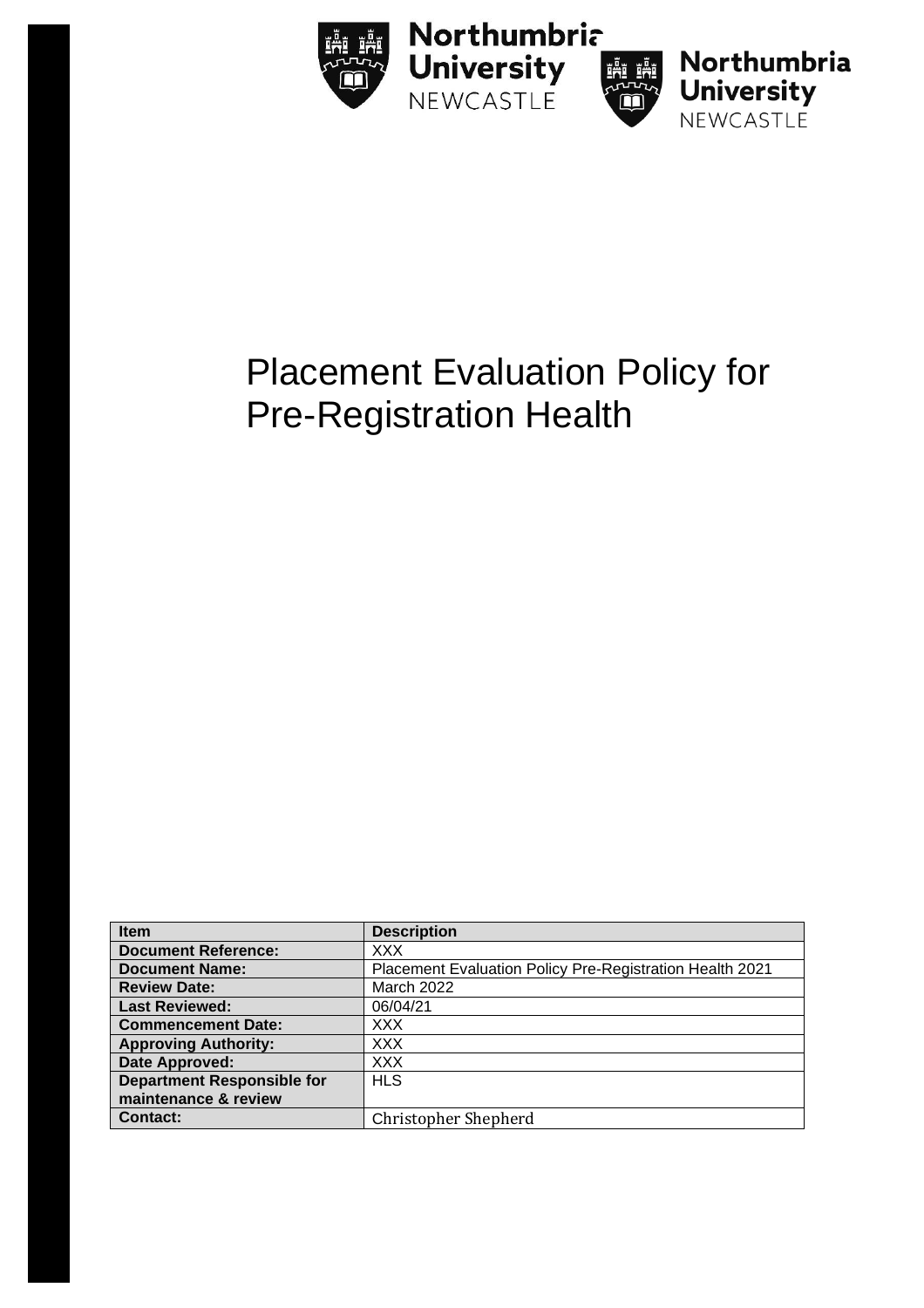

## **PLACEMENT EVALUATION POLICY FOR PRE-REGISTRATION HEALTH**

- 1. The students complete the evaluation form online in ARCWEB for every placement they undertake.
- 2. Reports are available via ARC PEP immediately
- 3. If the student responds by strongly disagreeing to any of the questions, and auto-email trigger alerts the Practice Placement Facilitator(s) who can then investigate further.
- 4. The placement areas will have the right to reply to any comments in their evaluation forms. They can do this by completing the right to reply form and returning it to the Director of Placements and Employability for further action as appropriate.
- 5. The Director of Practice Placements, Practice Placement Facilitators and Programme Leaders will monitor trends in the data and take action as appropriate.
- 6. The Director of Practice Placements will produce a 6 monthly report based on the findings in the evaluation forms for the Departmental Management Group.

## ATTACHED:

- i) Flow chart re placement evaluation process
- ii) Placement area right to reply form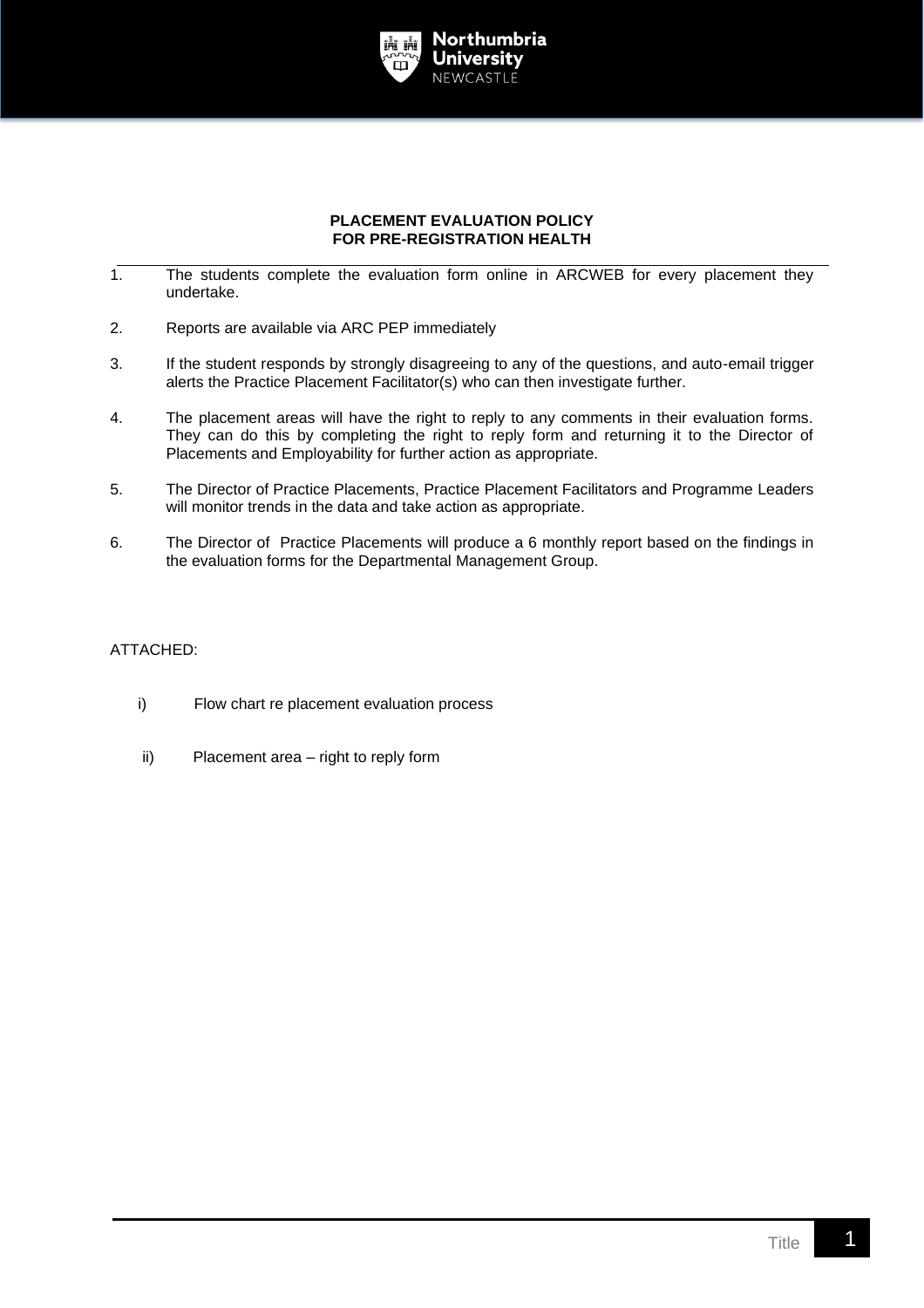

**Pre Registration Health Programmes – Student Placement Evaluations**

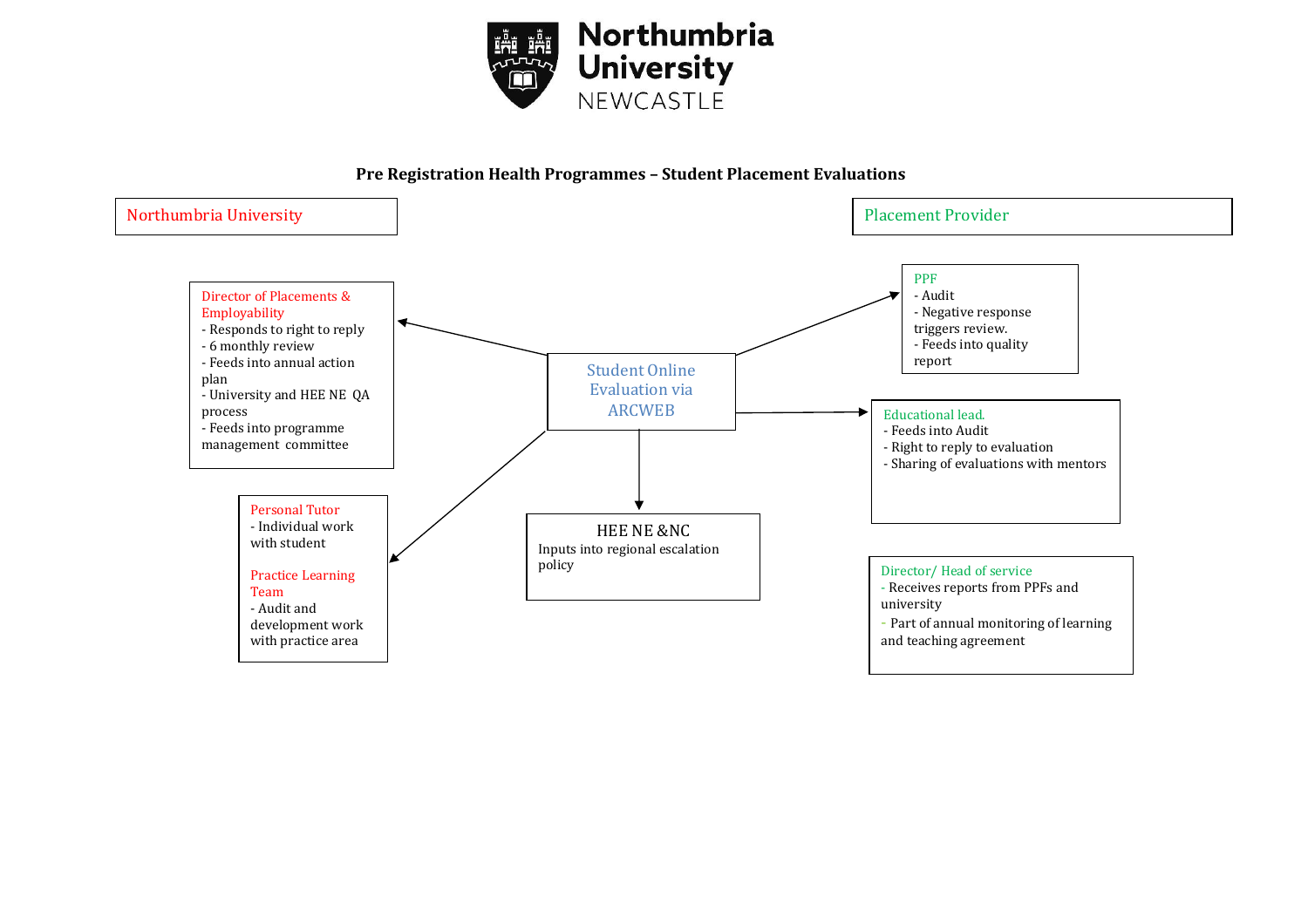

## **Faculty of Health and Life Sciences Placement Provider Response to Student online Evaluation**

Thank you for providing a practice learning experience for students from Northumbria University. The online evaluation tool aims to support the university and yourselves in highlighting areas of good practice and in developing practice based learning across our health programmes. At times, comments on the evaluation form require clarification and we are pleased to hear from mentors / educators about their experience in relation to working with students.

This form may be used to reply to the evaluation you have just received. A copy of the form will be forwarded to the PPF in your organisation.

|  |  | <b>Name of Placement Area:</b> |
|--|--|--------------------------------|
|--|--|--------------------------------|

**Organisation:** 

**Practice Placement Facilitator:** 

**Placement Evaluation Dates from: to:** 

- **1. Comments about the evaluation:**
- **2. Placement response:**
- **3. Action Taken (if any):**

**Completed by Name:** Date:

*Please return to: Director of Practice Placements, Northumbria University, Coach Lane Campus West, Newcastle upon Tyne NE7 7XA or email: [practiceplacements@northumbria.ac.uk](mailto:practiceplacements@northumbria.ac.uk)*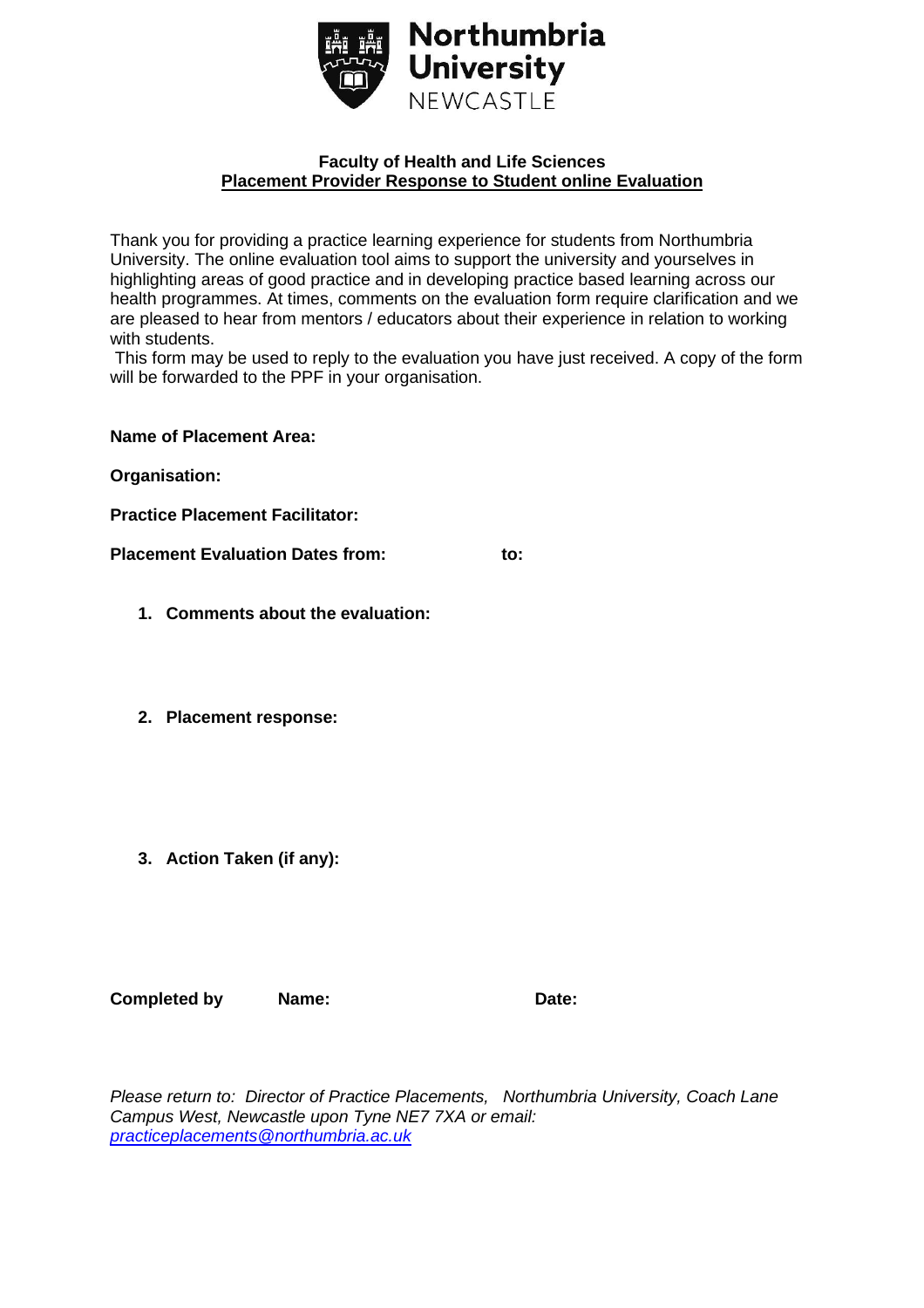